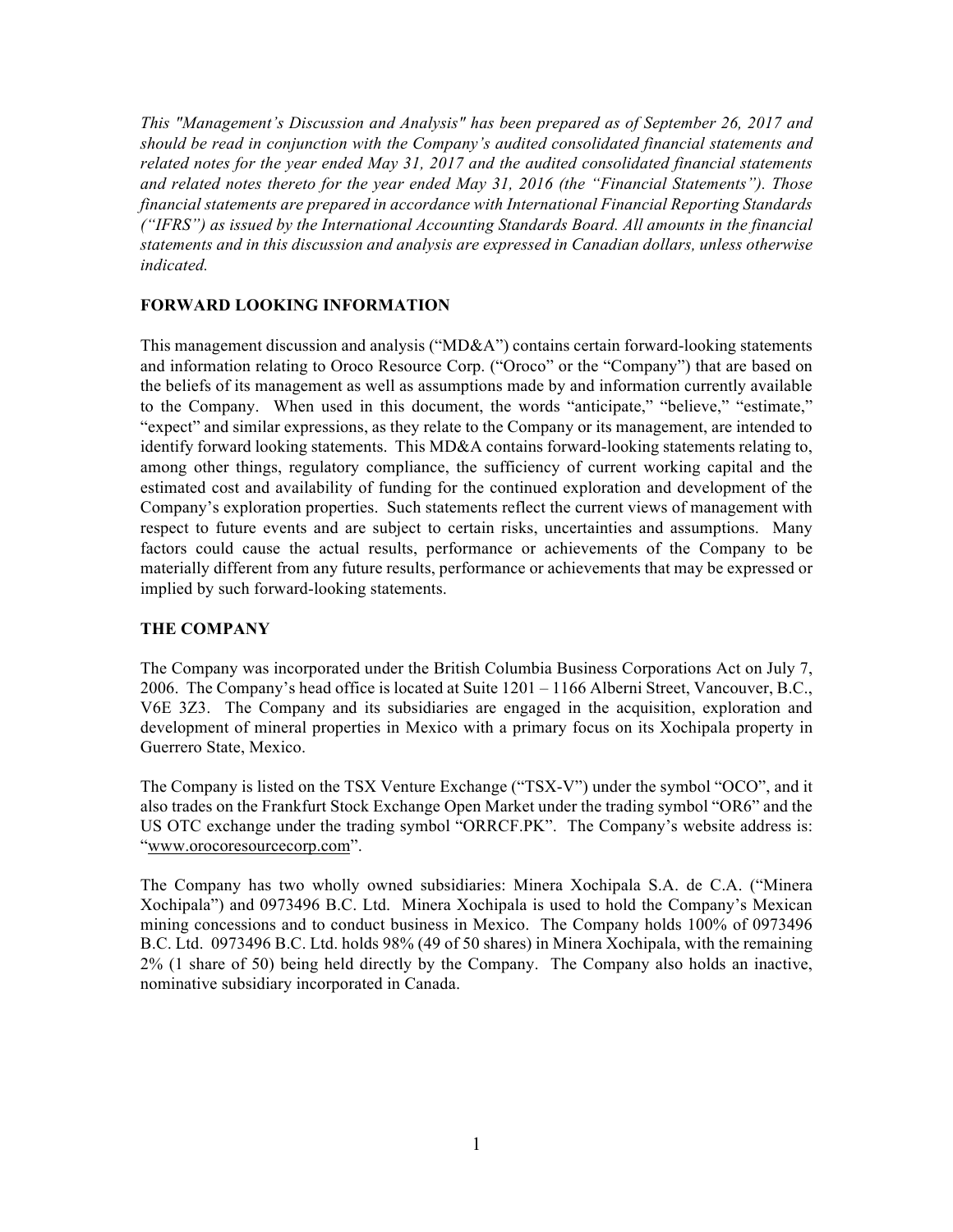#### **MINERAL PROPERTIES**

#### **Xochipala Property, Guerrero State, Mexico**

The Xochipala Property, comprised of the Celia Gene (100 ha) and the contiguous Celia Generosa (93 ha) concessions, is located in the Municipality of Eduardo Neri, Guerrero, Mexico at the southern end of the Guerrero Gold Belt (the "GGB"). This region encompasses a northwest trend of intrusions with associated gold bearing iron skarn deposits. The GGB is currently the focus of aggressive exploration, delineation, development, and mining by a number of mining companies who have to date delineated gold reserves and measured and indicated resources in excess of 20 million ounces. The discovery of these deposits, beginning in the late 1980s, has led to the development of a predictable exploration model along the trend of the GGB.

The gold mineralization in each of these deposits is found in the contact (skarn) area between felsic to intermediate intrusives and the overlying calcareous sediments. Each of these deposits has a geophysical signature consisting of a strong high magnetic anomaly caused by iron mineralization in the endoskarn (skarn in the intrusive) and exoskarn (skarn in the sediments) in the contact zone between the intrusive and the overlying sediments. All of the major gold deposits in the GBB are hosted in extensive mineralized endoskarn and exoskarn zones associated with similar geological conditions. The Xochipala Property has geological characteristics similar to the known deposits, including the existence of a strong magnetic signature and areas of endoskarn and exoskarn.

The Xochipala Property, which is surrounded by concessions owned by Goldcorp Inc., lies approximately four kilometres southeast of Goldcorp.'s Los Filos mine, just one kilometre from the town of Xochipala and 30 kilometres by good paved road from the state capital of Chilpancingo. The area is well served by a network of local roads. The district is served with hydroelectric power from the Caracol Dam and water is locally available.

During 2014 the Company conducted an exploration program consisting of mapping; road cuts, outcrop chip sampling, and confirmed location of infrastructure, historic showings, and drill holes. The focus of the mapping and sampling program is the extensive areas of marbleized limestones (exoskarns) and highly altered, ferruginous intrusives (endoskarns) that have been identified on the property and which are indicative of potential mineralization in the vicinity of the two kilometres of identified contact zone. Preliminary mapping and assay results indicate that high grade gold mineralization exists at the Xochipala Property in the endoskarn and exoskarn. Subject to the availability of new funding, the Company intends to conduct a drilling program on the property once results are evaluated.

The Company incurred \$41,974 in deferred exploration expenditures on the Xochipala Property during the year ended May 31, 2017.

## **Salvador Property, Guerrero State, Mexico**

The Salvador Property is a 100 hectare mining concession 100% owned by Minera Xochipala which lies approximately 25 kilometers to the west of the Xochipala Property and approximately 30 kilometers west of Chilpancingo, Guerrero. The Salvador property also hosts skarn mineralization associated with felsic intrusions similar to mineralization in the known ore deposits in the area.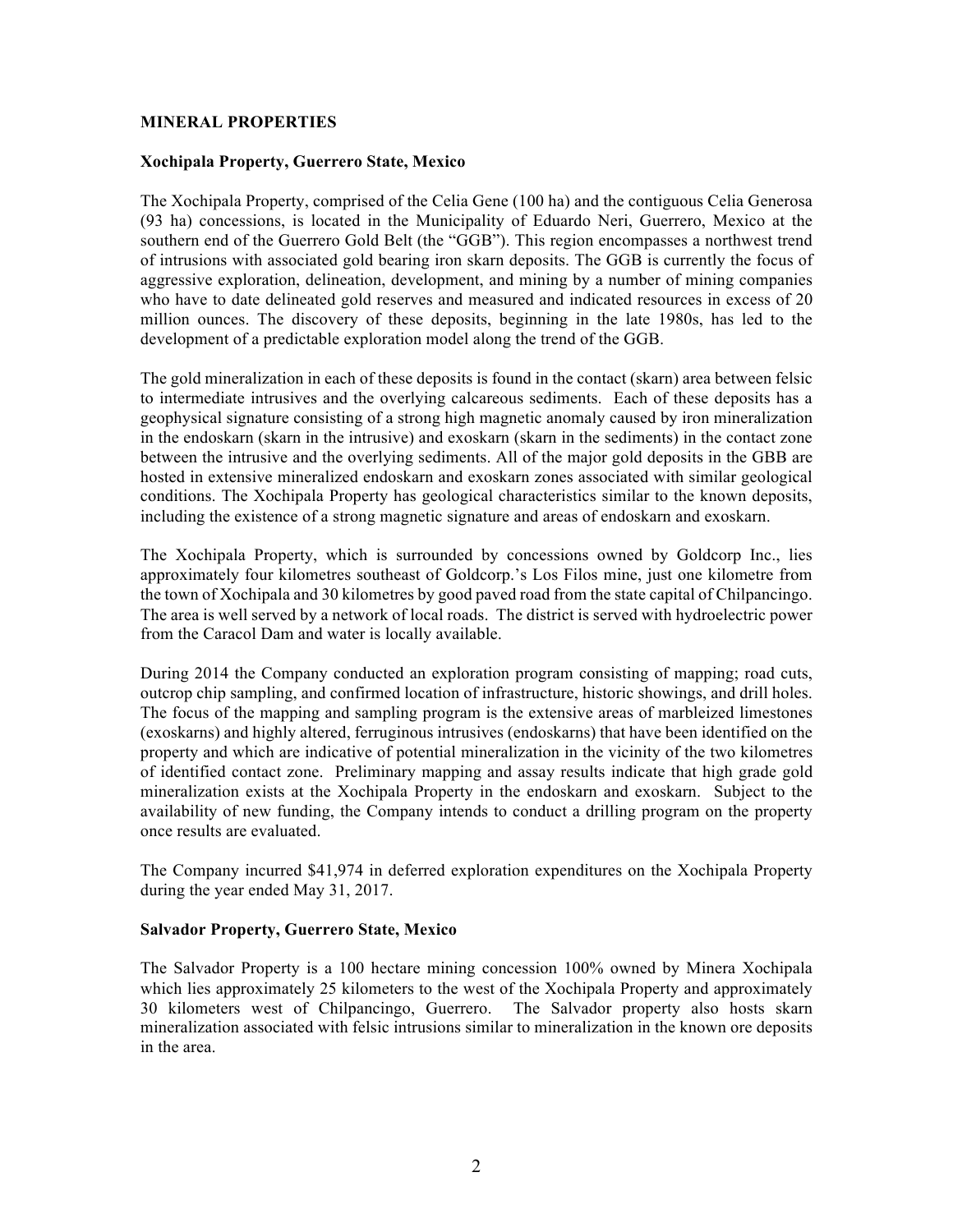## **MINERAL PROPERTIES** (cont'd…)

# **Salvador Property, Guerrero State, Mexico** (cont'd…)

The Company did not conduct exploration on the Salvador Property during the year ended May 31, 2016.

# **Cerro Prieto Property, Sonora State, Mexico**

On August 30, 2013, the Company sold its interest in the Cerro Prieto Property to Goldgroup Mining Inc. ("Goldgroup") by way of the sale of the Company's then wholly owned subsidiary, Minera Polimetalicos Mexicanos, S.A. ("Polimetalicos") and assignment of the 2% (two percent) net smelter returns royalty payable.

In addition to cash, promissory notes (an interest bearing first note in the amount of US\$1,500,000, valued on the date of receipt as \$Nil, and a non-interest bearing Second Note in the amount of US\$4,125,000) and share consideration paid by Goldgroup to the Company, Goldgroup agreed to pay to the Company a production royalty (the "Production Royalty") quarterly in arrears. The Production Royalty, payable for each month in which the monthly average of the daily PM London gold fix is in excess of US\$1,250 per ounce, is calculated at the rate of 20% of the dollar value of that excess for each ounce of gold produced from the property during that month, to a maximum royalty of US\$90 per ounce. This Production Royalty will be payable for each and every ounce of the greater of:

i) the first 90,000 ounces of gold produced from the Property; and

ii) all ounces of gold produced from the Property until the completion of five full years of commercial production, which period commenced on March 1, 2014.

During the year ended May 31, 2017, the Company accrued or received \$106,125 (2016 - \$3,656) in royalty revenue.

Prior to the closing of the sale of Polimetalicos to Goldgroup, Polimetalicos's Mexican subsidiary, Minas de Oroco Resources, S.A. de C.V., assigned to the Company all of its rights and interests in all refunds of value added taxes paid by it in the years 2008 through 2012 (the "VAT Refund") in consideration of US\$500,000 of debt owed by this subsidiary to the Company. On September 19, 2014, the Company agreed to assign all its rights and interests in the VAT Refund to Goldgroup (the "VAT Assignment Agreement") in consideration of US\$240,000, paid in common shares of Goldgroup, and 50% of all future VAT refunds obtained in excess of US\$400,000. The Company assigned a fair value of \$Nil to the VAT refund as collectability was uncertain. In fiscal 2016, the Company accrued or received \$248,828 in relation to the VAT refund, recorded as recovery on property previously sold.

On August 28, 2015, Goldgroup exercised its option to settle the Second Note by delivering 16,500,000 common shares of Goldgroup to the Company, which resulted in a loss on valuation of Second Note of \$577,500.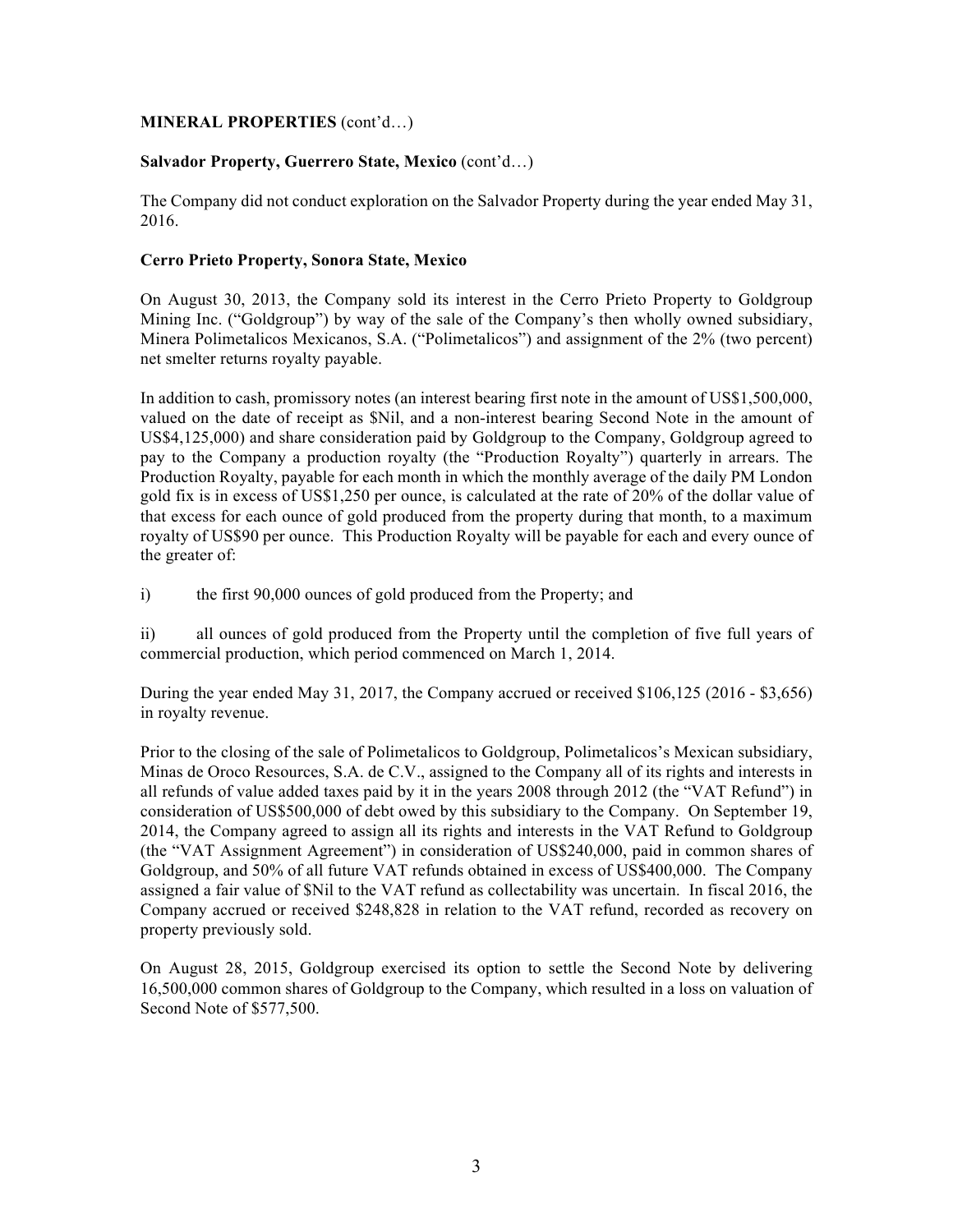#### **RESULTS OF OPERATIONS**

For the fiscal year ended May 31, 2017, the Company recorded a loss from continuing operations of \$155,369 (2016 - \$738,962) or \$0.00 per share (2016 - \$0.01). The Company has no income producing assets. The Company reported royalty revenues during the year from the Cerro Prieto Property. The Company is considered to be in the acquisition and exploration stage.

The Company is focused on the exploration of the Xochipala Property, the search for other resource assets and other business opportunities.

The loss from operations included consulting fees of \$67,934 (2016 - \$108,600); management and directors fees of \$245,500 (2016 - \$239,000); \$134,207 (2016 - \$32,881) in property investigation costs for the due diligence expenses on potential property acquisitions and professional fees of \$185,416 (2016 - \$215,614).

## **SELECTED ANNUAL INFORMATION**

The following information is derived from the financial statements of the Company for each of the years ended May 31, 2017, May 31, 2016 and May 31, 2015:

|                                               | May 31, 2017  | May 31, 2016 | May 31, 2015  |
|-----------------------------------------------|---------------|--------------|---------------|
| Royalty revenue                               | \$106,125     | \$3,656      | \$10,931      |
| Interest income                               | \$41,941      | \$134,579    | \$126,046     |
| Profit (loss) from continuing operations      | \$(155,369)   | \$(738,962)  | \$(1,961,415) |
| Net income (loss)                             | \$(155,369)   | \$(738,962)  | \$(1,961,415) |
| Comprehensive income (loss) for the<br>period | \$(1,100,277) | \$389,366    | \$(2,169,140) |
| Basic and diluted income (loss) per<br>share  | \$(0.00)      | \$(0.01)     | \$(0.03)      |
| Total assets                                  | \$2,984,203   | \$4,144,552  | \$3,959,451   |
| Total liabilities                             | \$213,650     | \$273,722    | \$477,987     |
| Total non-current liabilities                 | \$13,443      | \$13,443     | \$13,443      |

Included in the operating loss is revenue from the Production Royalty (2017 - \$106,125; 2016 - \$3,656), interest income (2017 - \$41,941; 2016 - \$134,579), gain on settlement of accounts payable (2017 - \$42,161; 2016 - \$69,612), the sale of available for sale securities (common shares of Goldgroup) (2017 - \$521,549; 2016 - \$277,498). The reduction in the operating loss from 2016 is principally due to a larger gain on sale of available for sale securities. The significant changes in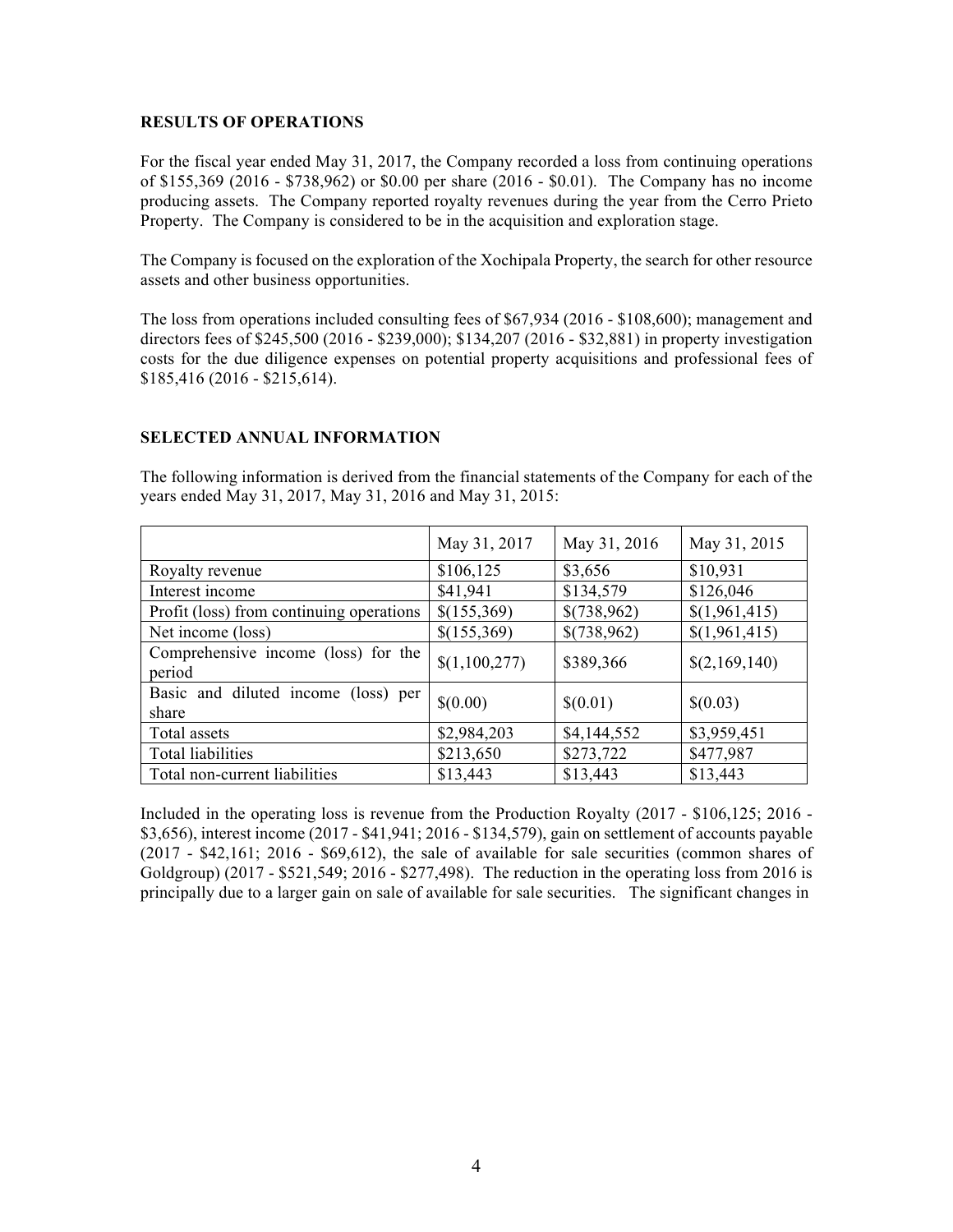#### **SELECTED ANNUAL INFORMATION** (cont'd…)

the Comprehensive income (loss) in the years 2015, 2016 and 2017 is entirely due to changes in the fair market value of the Goldgroup shares held by the Company.

The significant reduction in Total assets for the year ended 2017 is primarily due to the repayment of the First Note by Goldgroup.

| Quarter                            | <b>May 31,</b><br>2017 | <b>Feb 28,</b><br>2017 | <b>Nov 30,</b><br>2016 | Aug 31,<br>2016 | May 31<br>2016 | <b>Feb 29,</b><br>2016 | <b>Nov 30,</b><br>2015 | Aug 31,<br>2015 |
|------------------------------------|------------------------|------------------------|------------------------|-----------------|----------------|------------------------|------------------------|-----------------|
| Operating<br>loss                  | \$314,600              | \$220,948              | \$146,797              | \$184,800       | \$259,321      | \$172,223              | \$182,611              | \$142,224       |
| Other items                        | \$(14,991)             | \$(42,161)             | \$(43,674)             | (S610, 950)     | \$(337,751)    | \$165,729              | \$(732,363)            | \$886,968       |
| $Loss$ (gain)<br>for the<br>period | \$299,609              | \$178,787              | \$103,123              | $(\$426,150)$   | \$(78,430)     | \$337,952              | $(\$549,752)$          | \$1,029,192     |
| $Loss$ (gain)<br>per share         | $(\$0.00)$             | (S0.00)                | (S0.00)                | (S0.01)         | (S0.00)        | (S0.00)                | (S0.01)                | \$0.01          |
| Total assets                       | \$2,984,203            | \$3,454,198            | \$3,690,185            | \$4,866,694     | \$4,144,552    | \$3,080,662            | \$3,405,604            | \$2,881,345     |
| Total<br>liabilities               | \$213,650              | \$204,574              | \$193,071              | \$226,343       | \$273,722      | \$416,590              | \$403,580              | \$429,073       |

#### **SELECTED QUARTERLY RESULTS**

The most recent quarter had an increased loss from operations. The increase is a result of the annual audit fees and costs incurred as the Company is searching for additional business development opportunities.

Significant variation in Other Items for the quarter ending May 31, 2017 is due to royalty revenue of \$4,545 and gain on sale of available for sale securities of \$10,446.

## **LIQUIDITY AND CAPITAL RESOURCES**

As at May 31, 2017, the Company had working capital of \$1,199,562 as compared to the year ended May 31, 2016 when the Company had working capital of \$1,595,936. Cash in the bank was \$1,373,872 at May 31, 2017 (2016 - \$407,127).

As at May 31, 2017, the Company held available for sale securities of 6,593,250 shares of Goldgroup (the "Goldgroup Shares"). During the first quarter of the current fiscal year, the Company and Goldgroup entered into a payment agreement, which, in addition to the outstanding First Note balance of US\$805,000, also includes all accrued interest, the Break Fee of \$100,000, and US\$116,000 of IVA Refund Split, for an aggregate debt total US\$1,098,700. In evidence of this debt, Goldgroup issued a promissory note (the "Amended First Note") to the Company in the amount of US\$1,098,700, bearing 12% per annum simple interest. The Amended First Note was paid in full by payments in August and September, 2016.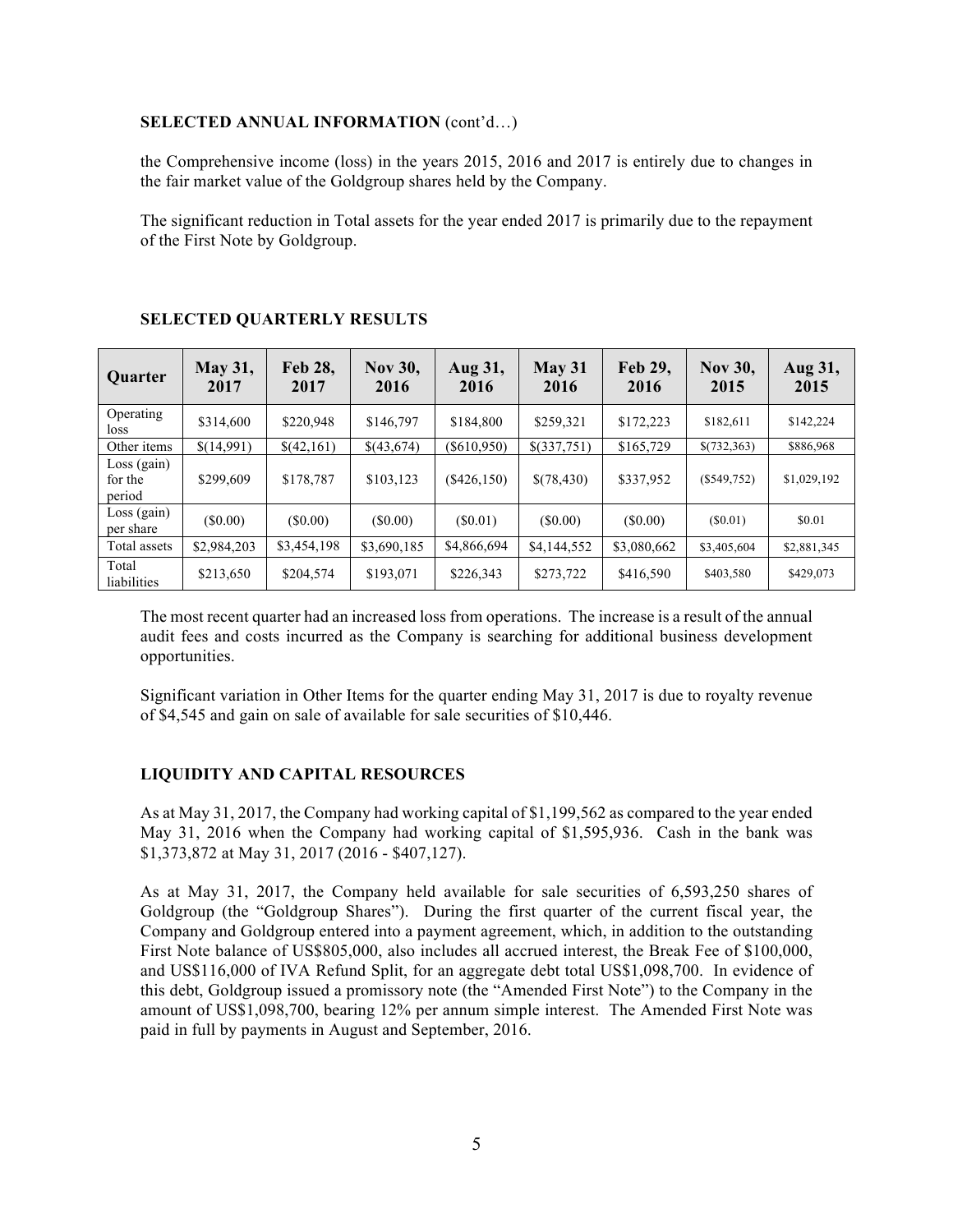## **OUTLOOK**

As at September 26, 2017, the Company has as its main assets, the Xochipala Property, 6,550,250 shares of Goldgroup and over \$800,000 in cash.

The Company also holds the Production Royalty, which is contingent upon the number of ounces of gold produced at Cerro Prieto and upon the monthly average price of gold being above US\$1,250 per ounce in the month the gold is produced. There is no certainty that the Company will receive any further Production Royalty payments. Payment of the Production Royalty is based on the average price of gold in the month in which it is produced.

# **OFF BALANCE SHEET ARRANGEMENTS**

The Company currently has no off-balance sheet arrangements that would potentially affect current or future operations, or the financial condition of the Company.

# **TRANSACTIONS WITH RELATED PARTIES**

During the fiscal year ended May 31, 2017, the Company entered into transactions with related parties as follows:

- (a) paid or accrued management and directors fees totalling \$158,000 to a company controlled by Craig Dalziel, President and CEO of the Company, for management and other services, and to Mr. Dalziel directly for Mr. Dalziel's services as director of the Company;
- (b) paid or accrued consulting fees totalling \$21,400 to a company controlled by Craig Dalziel, for project research services;
- (c) paid or accrued professional and consulting fees totalling \$132,000 to David Rose, Corporate Secretary of the Company, for legal and management consulting services provided to the Company;
- (d) paid or accrued consulting and directors fees totalling \$43,000 to a company controlled by Steve Vanry, Chief Financial Officer of the Company, and to Mr. Vanry directly, for his services as Chief Financial Officer and director;
- (e) paid or accrued directors fees totalling \$7,500 to Robert Friesen for Mr. Friesen's services as a director;
- (f) paid or accrued directors fees totalling \$7,000 to Stephen Leahy.
- (g) purchased 125,000 common shares of a private company which is related by virtue of David Rose and a private company owned by the spouse of Craig Dalziel collectively having significant influence in the private company, at a total cost of \$146,523.
- (h) purchased 375,000 common shares of a second private company related by virtue of Stephen Leahy being a director of the Company and of the second private company, at a total cost of \$75,000.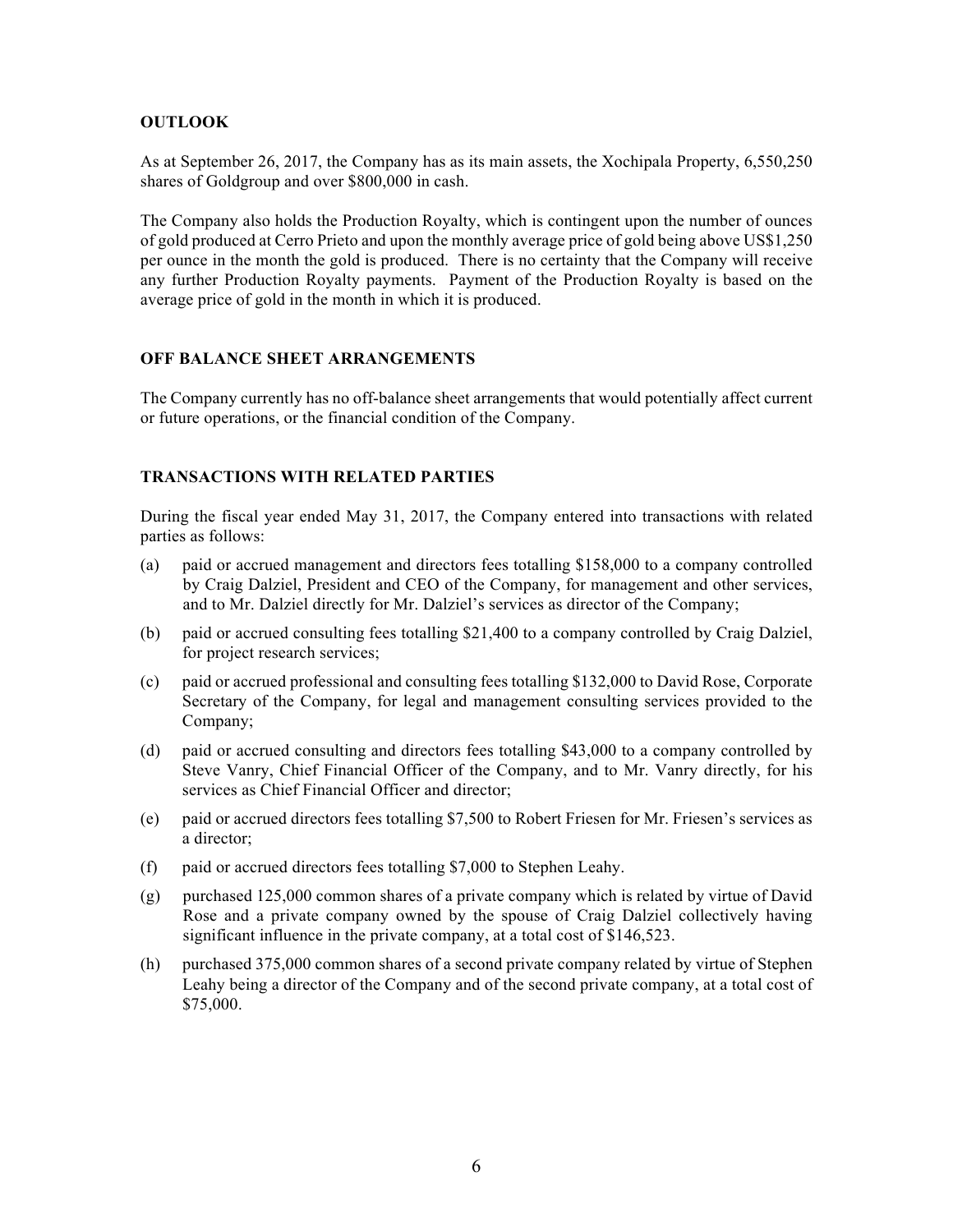## **TRANSACTIONS WITH RELATED PARTIES** (cont'd…)

As at May 31, 2017, \$142,525 was owing to officers and directors for directors, management, consulting, legal and accounting fees. These charges were measured by the exchange amount, which is the amount agreed upon by the related parties. The amounts owing are unsecured, noninterest bearing and have no fixed repayment terms. The above transactions were incurred in the normal course of operations and are recorded at the exchange amount, being the amount agreed upon by the transacting parties.

As at May 31, 2017, \$164,556 was owed from a private company which is related by virtue of David Rose and a private company owned by the spouse of Craig Dalziel collectively having significant influence in the private company.

# **CONTRACTUAL OBLIGATIONS**

The Company has no material capital lease agreements and no material long term obligations other than those described above or in the description of mineral properties.

## **RISKS AND UNCERTAINTIES**

The Company is in the mineral exploration and development business and, as such, is exposed to a number of risks and uncertainties that are not uncommon to other companies in the same business. Some of the possible risks include the following:

(a) The industry is capital intensive and subject to fluctuations in metal prices, market sentiment, foreign exchange and interest rates. The recovery of the Company's investment in resource properties and the attainment of profitable operations is dependent upon the discovery and development of economic ore reserves and the ability to arrange sufficient financing to bring the ore reserves into production.

The only sources of future funds for further acquisitions and exploration programs, or if such exploration programs are successful, the development of economic ore bodies and commencement of commercial production thereon, which are presently available to the Company are the Goldgroup Transaction Consideration and the sale of equity capital or the offering by the Company of an interest in its properties to be earned by another interested party to carry out further exploration or development.

- (b) Any future equity financings by the Company for the purpose of raising additional capital may result in substantial dilution to the holdings of existing shareholders.
- (c) The Company's capital resources are largely determined by the strength of the resource markets and the status of the Company's projects in relation to these markets, and its ability to compete for investor support of its projects.
- (d) The prices of metals greatly affect the value of and the potential value of its properties. This, in turn greatly affects its ability to raise equity capital, negotiate option agreements and form joint ventures.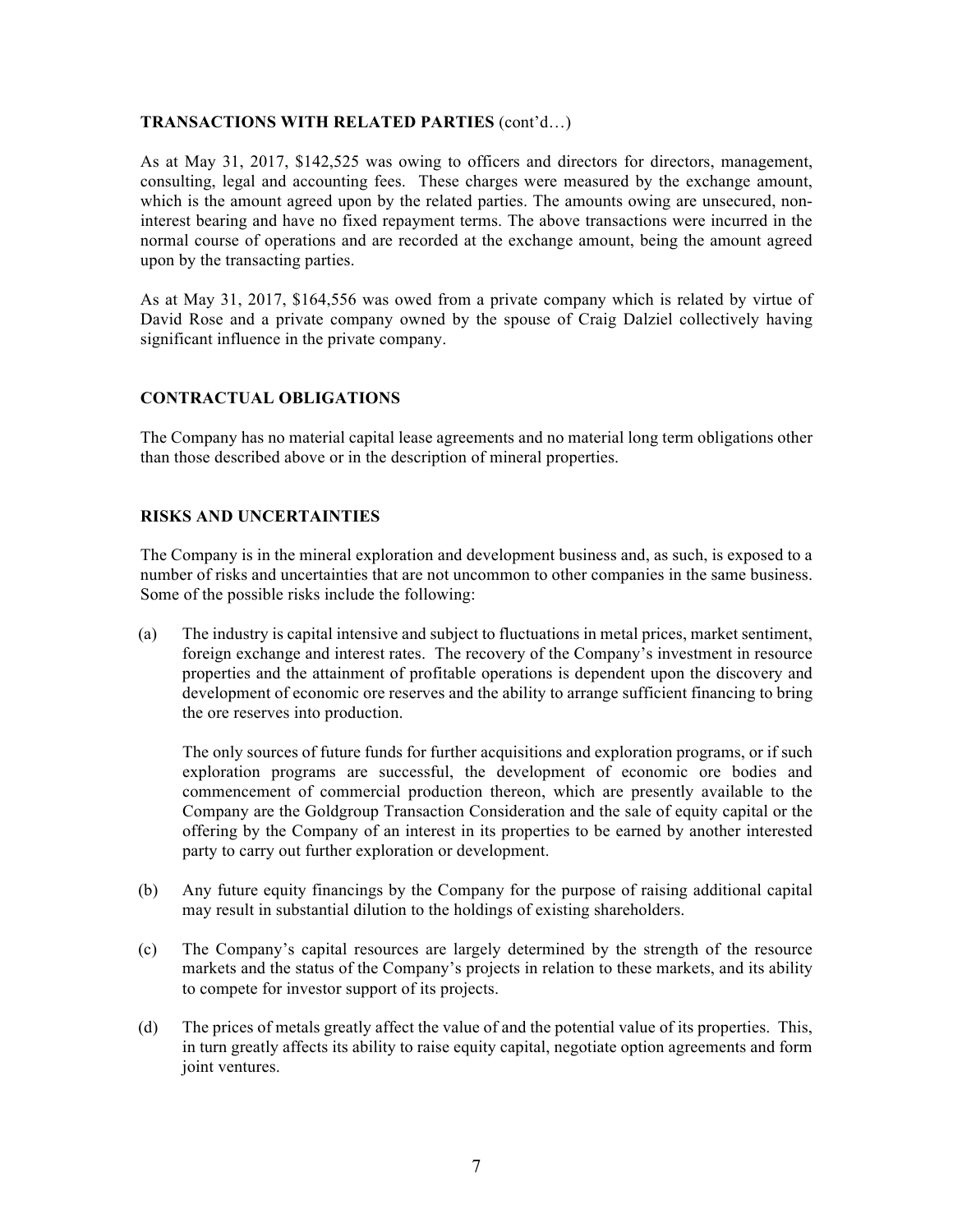#### **RISKS AND UNCERTAINTIES** (cont'd…)

- (e) The Company must comply with health, safety, and environmental regulations governing air and water quality and land disturbances and provide for mine reclamation and closure costs. The Company's permission to operate could be withdrawn temporarily where there is evidence of serious breaches of such regulations, or even permanently in the case of extreme breaches. Significant liabilities could be imposed on the Company for damages, clean-up costs or penalties in the event of certain discharges into the environment, environmental damage caused by previous owners of acquired properties or noncompliance with environmental laws or regulations.
- (f) The operations of the Company will require various licenses and permits from various governmental authorities. There is no assurance that the Company will be successful in obtaining the necessary licenses and permits to continue exploration and development activities in the future.
- (g) Although the Company has taken steps to verify title to mineral properties in which it has an interest, these procedures do not guarantee the Company's title. Such properties may be subject to prior agreements or transfers and title may be affected by such undetected defects.

Should one or more of these risks and uncertainties materialize, or should underlying assumptions prove incorrect, then actual results may vary materially from those described on any forward looking statement. The development and exploration activities of the Company are subject to various laws governing exploration, development, and labour standards which may affect the operations of the Company as these laws and regulations set various standards regulating certain aspects of health and environmental quality. They provide for penalties and other liabilities for the violation of such standards and establish, in certain circumstances, obligations to rehabilitate current and former facilities and locations where operations are or were conducted.

# **CRITICAL ACCOUNTING ESTIMATES**

The preparation of these consolidated financial statements requires the Company to make estimates and assumptions concerning the future. The Company's management reviews these estimates and underlying assumptions on an ongoing basis, based on experience and other factors, including expectations of future events that are believed to be reasonable under the circumstances. Revisions to estimates are adjusted for prospectively in the period in which the estimates are revised.

Critical accounting estimates are estimates and assumptions made by management that may result in a material adjustment to the carrying amount of assets and liabilities within the next financial year and are, but are not limited to, the following:

Share-based payments - The fair value of stock options issued are subject to the limitation of the Black-Scholes option pricing model which incorporates market data and which involves uncertainty and subjectivity in estimates used by management in the assumptions. Changes in the input assumptions can materially affect the fair value estimate of stock options.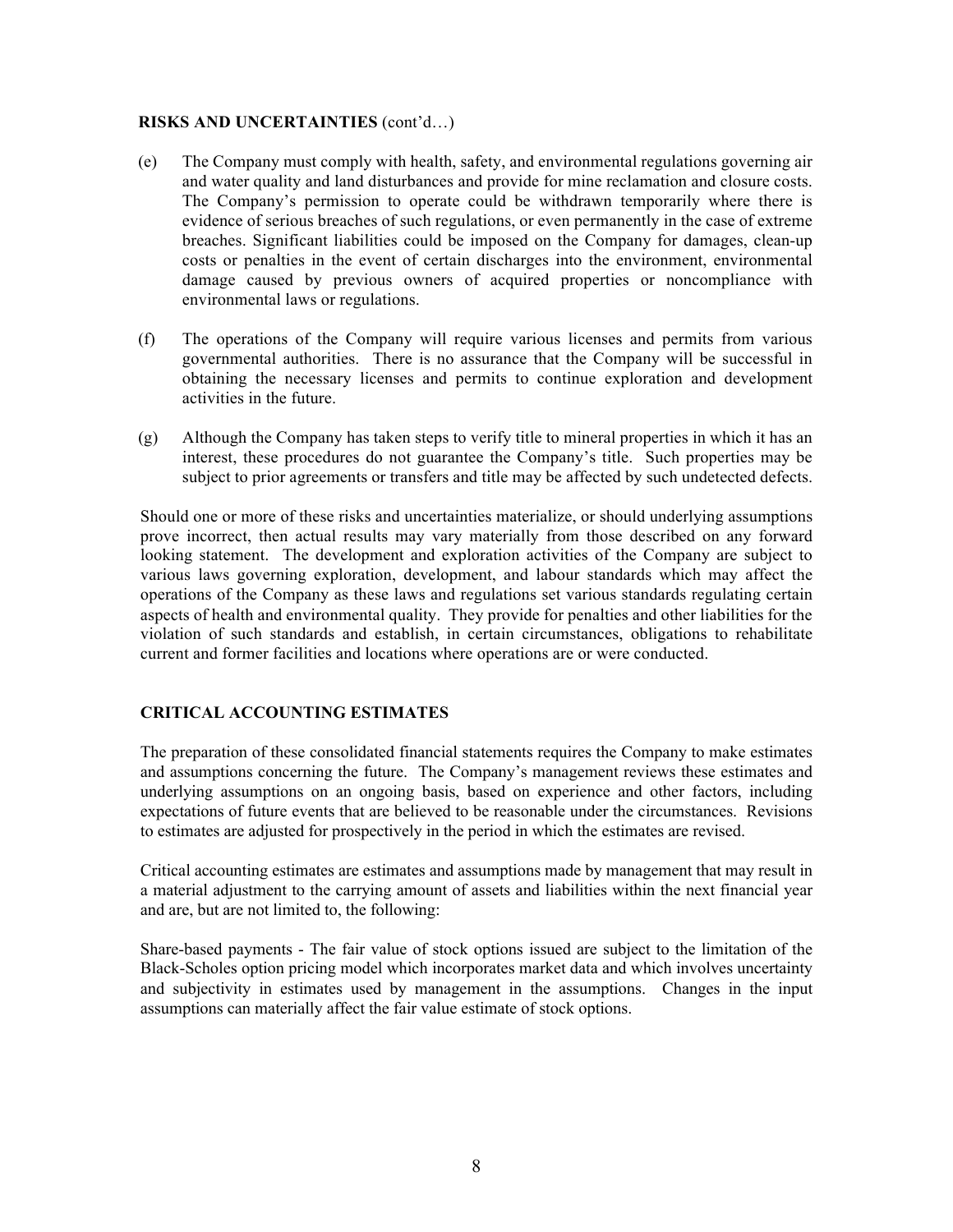## **CRITICAL ACCOUNTING ESTIMATES** (cont'd…)

Valuation of available for sale securities - The Company evaluates, among other factors, the duration and extent to which the fair value of an investment is less than its cost; and the financial health of, and near term business outlook for, the investee, including factors such as industry and sector performance, changes in technology, and operational and financing cash flow.

The carrying value and the recoverability of exploration and evaluation assets – Management has determined that exploration, evaluation and related costs incurred, which were capitalized may have future economic benefits and may be economically recoverable. Management uses several criteria in its assessments of economic recoverability and probability of future economic benefits including geologic and other technical information, history of conversion of mineral deposits with similar characteristics to its own properties to proven and probable mineral reserves, scoping and feasibility studies, accessible facilities and existing permits.

Valuation of production royalty - The Company is entitled to royalty income as disclosed in Note 5 of the consolidated financial statements. The Company has estimated the value of the production royalty to be \$Nil due to lack of certainty of future ongoing production and values.

# **CHANGES IN ACCOUNTING POLICIES**

#### **New accounting policies adopted**

The following standards and amendments to existing standards have been adopted by the Company effective June 1, 2016:

## *IFRS 11, Joint arrangements*

This standard was amended to provide specific guidance on accounting for the acquisition of an interest in a joint operation that is a business.

## *IAS 16, Property, plant and equipment and IAS 38, Intangible assets*

These standards were amended to prohibit the use of revenue-based depreciation methods for property, plant and equipment and limit the use of revenue-based amortization for intangible assets.

*IAS 27, Separate financial statements and IFRS 1, First-time adoption of IFRS*

IAS 27 was amended to restore the option to use the equity method to account for investments in subsidiaries, joint ventures and associates in an entity's separate financial statements.

IFRS 1 was amended to permit the use of the business combinations exemption for investments in subsidiaries accounted for using the equity method in the separate financial statements of the firsttime adopter.

The adoption of these standards did not have an impact on these consolidated financial statements.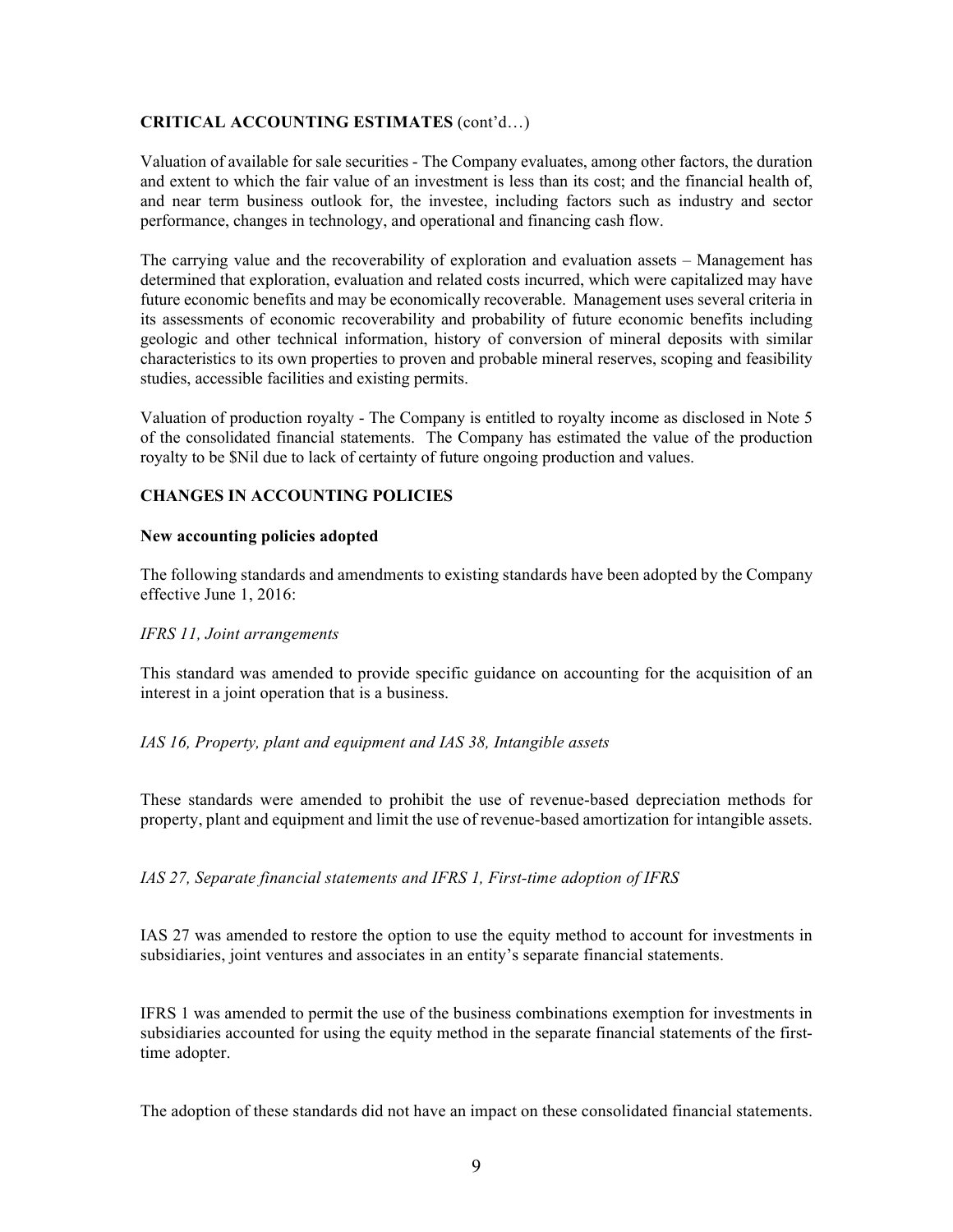# **CHANGES IN ACCOUNTING POLICIES** (cont'd…)

#### **New standards, interpretations and amendments to existing standards not yet effective**

The following standards, amendments to standards and interpretations have been issued but are not effective for annual periods beginning on or after January 1, 2017:

#### *IFRS 7, Financial instruments: disclosures*

Amendments to IFRS 7 related to the application of IFRS 9, Financial Instruments.

The following standards, amendments to standards and interpretations have been issued but are not effective for annual periods beginning on or after January 1, 2018:

#### *IFRS 9, Financial instruments*

This standard was issued in November 2009 and covers the classification and measurement of financial assets as part of its project to replace IAS 39 Financial Instruments: Recognition and Measurement. In October 2010, the requirements for classifying and measuring financial liabilities were added to IFRS 9. Under this guidance, entities have the option to recognize financial liabilities at fair value through earnings. If this option is elected, entitles would be required to reverse the portion of the fair value change due to own credit risk out of earnings and recognize the change in other comprehensive income.

#### *IFRS 15, Revenue from contracts with customers*

This standard deals with revenue recognition and establishes principles of reporting useful information to users of financial statements about the nature, amount, timing, and uncertainty of revenue and cash flows arising from an entity's contracts with customers.

The Company has not yet assessed the potential impact of the application of these standards, nor determined whether it will adopt these standards early.

The following standards, amendments to standards and interpretations have been issued but are not effective for annual periods beginning on or after January 1, 2019:

#### *IFRS 16, Leases*

This standard sets out the principles for recognition, measurement, presentation, and disclosure of leases including guidance for both parties to a contract, the lessee and the lessor. It eliminates the classification of leases as either operating or finance leases as is required by IAS 17 and instead introduces a single lessee accounting model.

The Company has not yet assessed the potential impact of the application of this standard, nor determined whether it will adopt the standard early.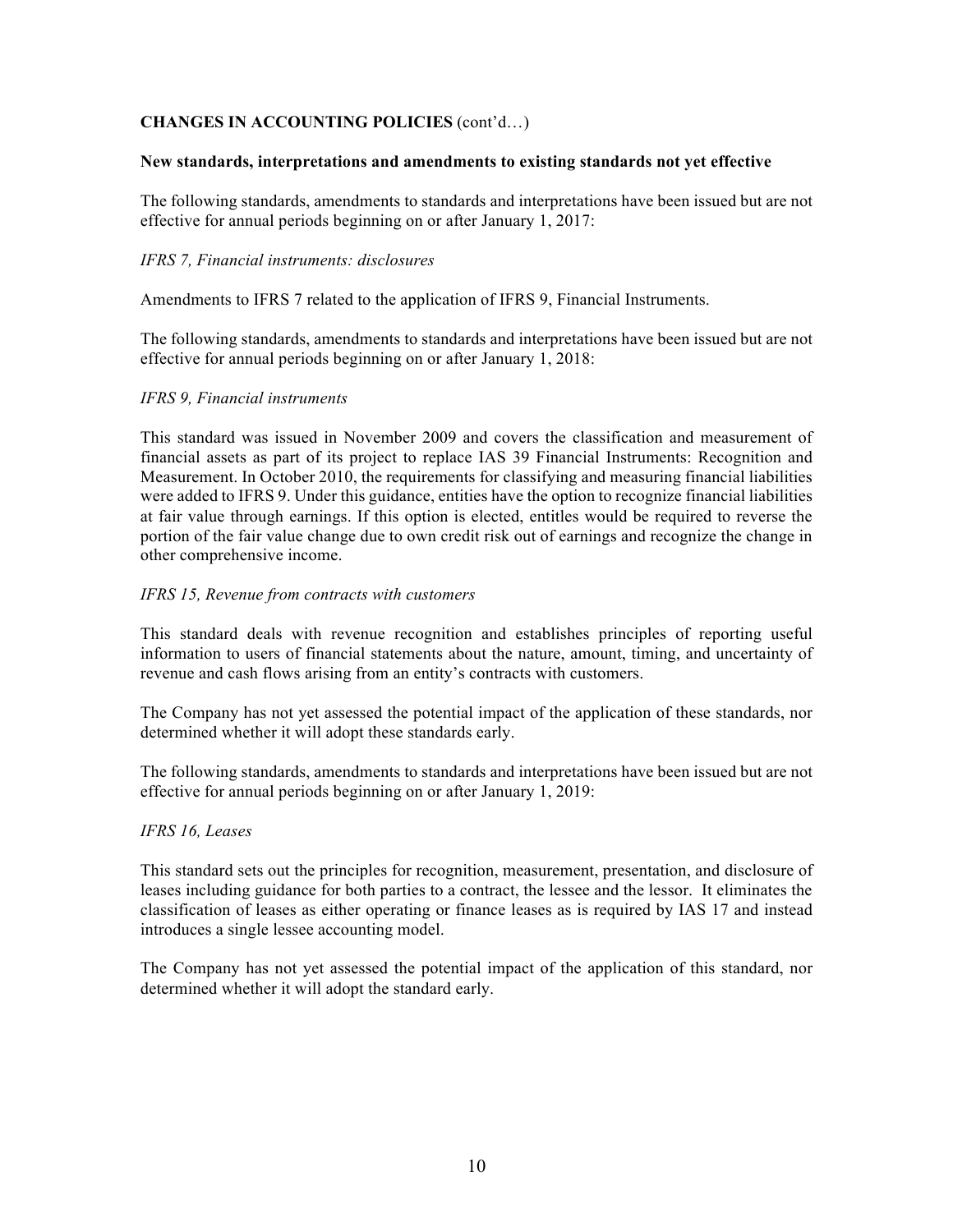## **FINANCIAL INSTRUMENT RISK AND CAPITAL**

The Company's objectives when managing capital are to identify, pursue and complete the exploration and development of mineral properties, to maintain financial strength, to protect its ability to meet its on-going liabilities, to continue as a going concern, to maintain creditworthiness and to maximize returns for shareholders over the long term. The Company does not have any externally imposed capital requirements to which it is subject. Capital of the Company comprises shareholders' equity. There has been no significant change in the Company's objectives, policies and processes for managing its capital during the year ended May 31, 2017.

The Company manages the capital structure and makes adjustments to it in light of changes in economic conditions and the risk characteristics of the underlying assets. To maintain or adjust the capital structure, the Company may attempt to issue new shares. The Company's investment policy is to invest its cash in financial instruments in high credit quality financial institutions with terms to maturity selected with regards to the expected timing of expenditures from continuing operations.

## **Fair value hierarchy**

The Company's financial instruments recorded at fair value require disclosure about how the fair value was determined based on significant levels of inputs described in the following hierarchy:

Level 1 - Quoted prices are available in active markets for identical assets or liabilities as of the reporting date. Active markets are those in which transactions occur in sufficient frequency and value to provide pricing information on an ongoing basis.

Level 2 - Pricing inputs are other than quoted prices in active markets included in level 1. Prices in level 2 are either directly or indirectly observable as of the reporting date. Level 2 valuations are based on inputs including quoted forward prices for commodities, time value and volatility factors, which can be substantially observed or corroborated in the market place.

Level 3 - Valuations in this level are those with inputs for the asset or liability that are not based on observable market data.

## **Management of Industry Risk**

The Company is engaged in mineral exploration and manages related industry risk issues directly. The Company may be at risk for environmental issues and fluctuations in commodity pricing as well as changes in foreign government policy. Management is not aware of and does not anticipate any significant environmental remediation costs or liabilities in respect of its current operations; however it is not possible to be certain that all aspects of environmental issues affecting the Company, if any, have been fully determined or resolved.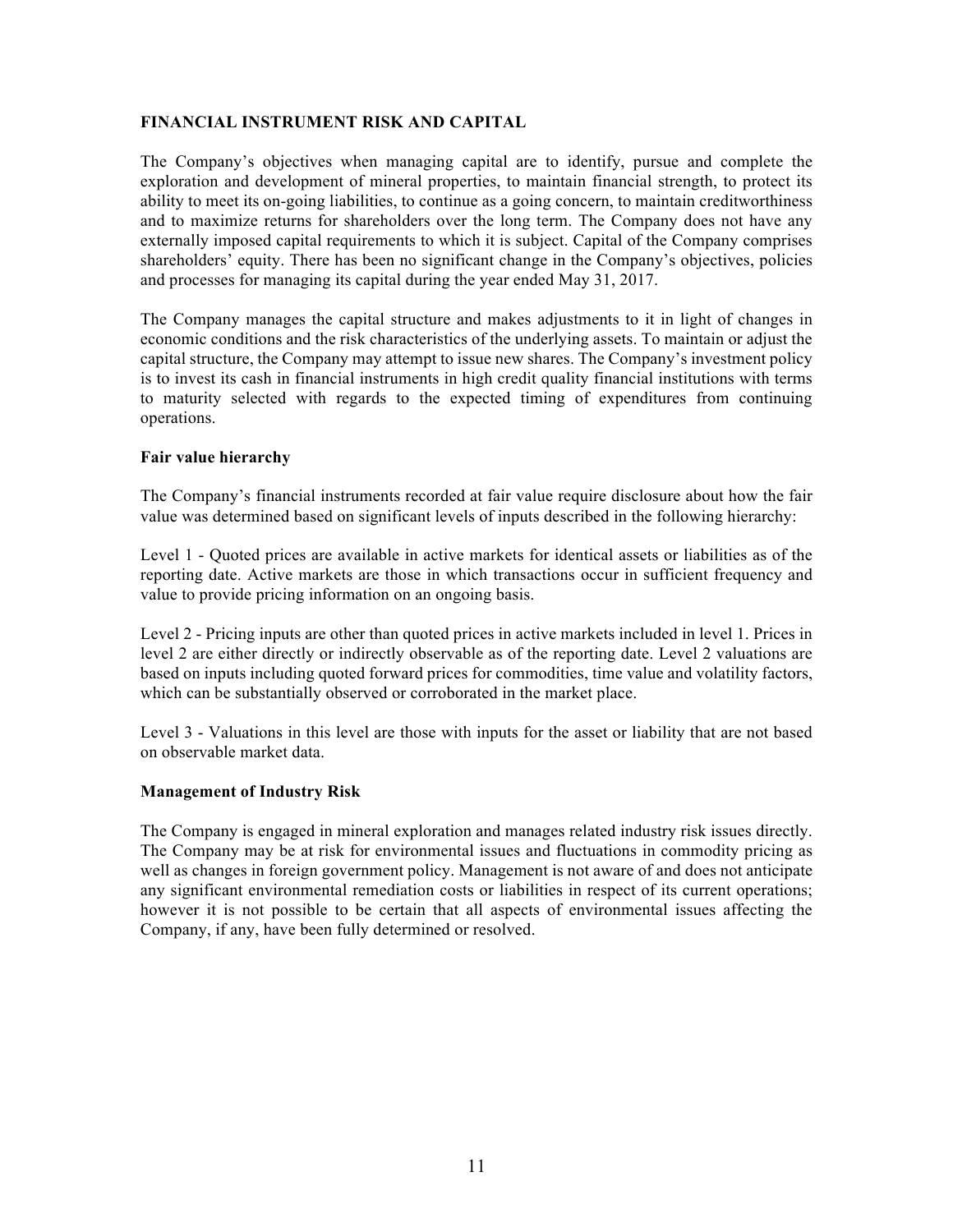# **FINANCIAL INSTRUMENT RISK AND CAPITAL** (cont'd…)

#### **Management of Financial Risk**

The carrying value of cash, receivables, First Note receivable and trade payables and accrued liabilities approximated their fair value because of the short-term nature of these instruments. Cash is measured at a level 1 of the fair value hierarchy. The Goldgroup shares recorded in available for sale securities are measured at a level 1 of the fair value hierarchy and the BC Co and BC Co2 shares recorded in available for sale securities are measured using level 3 of the fair value hierarchy based on cost at time of acquisition. The Company's financial instruments are exposed to certain financial risks, which include credit risk, liquidity risk, and market risk.

# **Credit Risk**

Credit risk is the risk that one party to a financial instrument will fail to discharge an obligation and cause the other party to incur a financial loss. The Company's primary exposure to credit risk is on its bank accounts. The bank accounts are mainly held with a major Canadian bank and this minimizes the risk to the Company.

# **Liquidity Risk**

Liquidity risk is the risk that the Company will not have sufficient funds to meet its financial obligations when they are due. The Company manages liquidity risk through the management of its capital structure and financial leverage as outlined above. The Company monitors its ability to meet its short-term expenditures by raising additional funds through share issuance when required. All of the Company's financial liabilities have contractual maturities of 30 days or due on demand and are subject to normal trade terms. The Company does not have investments in any asset-backed deposits.

## **Foreign Exchange Risk**

The Company's property interests in Mexico make it subject to foreign currency fluctuations, which may adversely affect the Company's financial position, results of operations and cash flows. The Company is affected by changes in exchange rates between the Canadian dollar and foreign currencies. The Company does not invest in derivatives to mitigate these risks. The effect of a 1% change in the foreign exchange rate on the cash held in foreign currencies at May 31, 2017 is nominal.

## **Interest Rate Risk**

Interest rate risk is the risk that the fair value or future cash flows of a financial instrument will fluctuate because of changes in market interest rates. The Company is not exposed to significant interest rate risk.